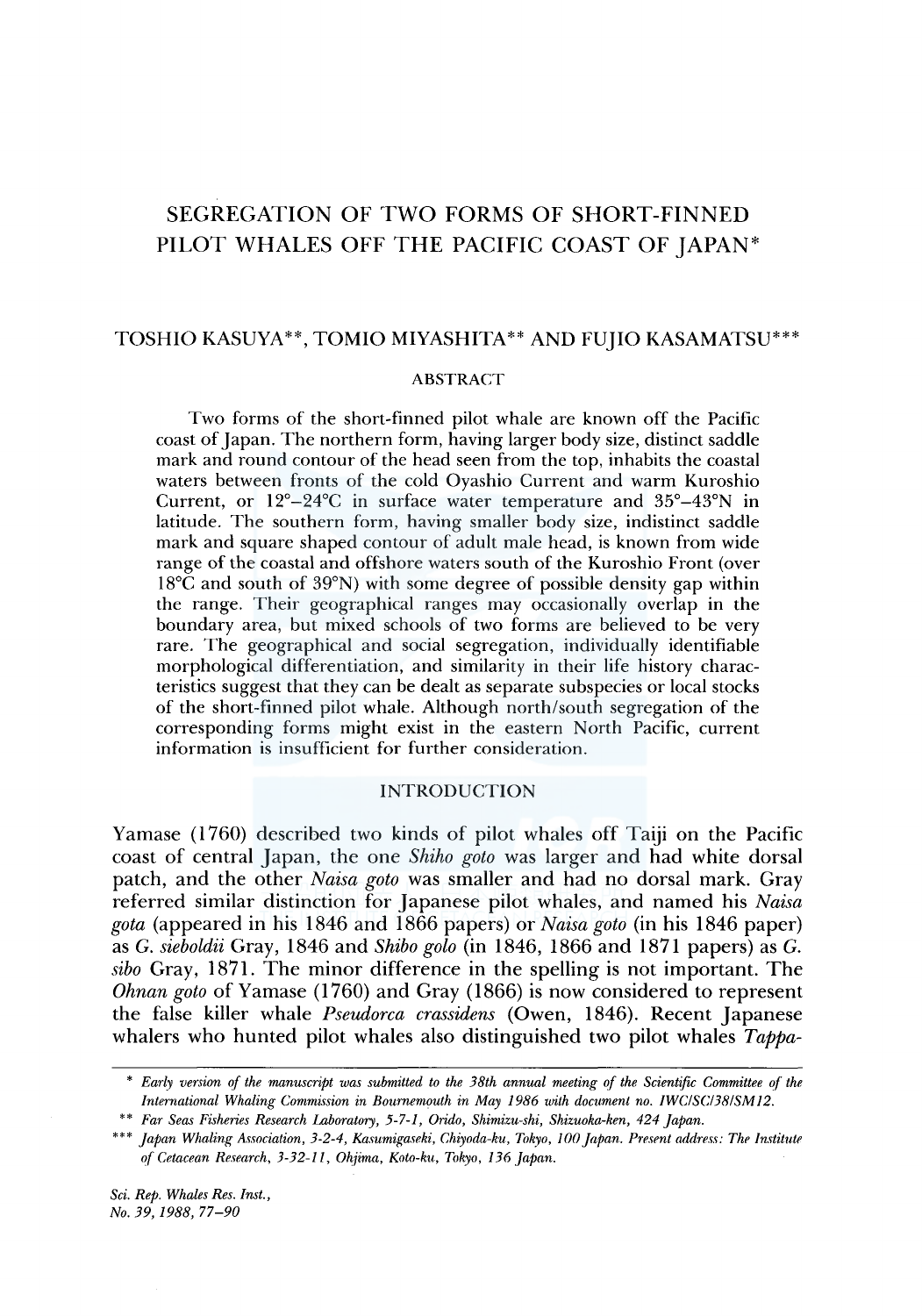*naga* (=having long flipper) off northern Japan and *Ma-gondo* (=common pilot whale) off central and southern Japan. Since the last century this caused confusion for Japanese whale taxonomists, and caused the use of various scientific names as reviewed by Hawley (1960) and Kasuya (1975).

Nishiwaki, Kasuya, Brownell and Caldwell ( 1967) examined pilot whale skulls taken off Izu coast (34°30'N) and Taiji (33°35'N) to find that the pilot whales off the Pacific coast of central Japan which was called by the vernacular name of *Ma-gondo* and had been considered to represent *Globicephala melaena*  (Traill, 1809) was actually G. *macrorhynchus* Gray, 1846. Kasuya (1975) examined statistics of pilot whale catch by Japanese small-type whaling and the skulls taken by the fishery off the Pacific coast of northern Japan, found that all the specimens examined by him possessed characteristics of rostral region of G. *macrorhynchus* described by Bree (1971), and concluded, acknowledging the possibility of presence of some local stocks, that G. *macrorhynchus* is the only confirmed member of recent pilot whale fauna in the western North Pacific. Although G. *melaena* survived in the northern Sea of Japan till the 12th century and the current existence was not fully denied (Kasuya, 1975), no supporting evidence was collected after the study and there was accumulated indications suggesting the absence of G. *melaena* in the Bering Sea and northern North Pacific (see below).

In 1982, some of the Japanese small-type whalers resumed harvesting pilot whales off the southern part (38°N to 40°N) of the Sanriku region (Pacific coast of northern Japan between  $38^{\circ}$ N to  $41^{\circ}30^{\prime}$ N) as reviewed by Kasuya and Tai (1986), and some of the catch were examined by Miyazaki (1983). He reported that two kinds of pilot whales were taken in the season. The one (southern form of this study) was a type that was common off the Pacific coast of central and southern Japan (Izu and Taiji) and studied by Nishiwaki *et al.* (1967), Yonekura, Matsui and Kasuya (1980), Kasuya and Matsui (1984), Kasuya and Marsh (1984) and Marsh and Kasuya (1984). The other (northern form of this study) was new to him. Although, both forms shared skull characteristics of G. *macrorhynchus* described by Bree (1971), the latter was easily distinguished from the former by distinct saddle mark and larger body size (Miyazaki, 1983; Kasuya, 1986b).

In the present study, we analyze distribution and segregation of the two forms of short-finned pilot whales using sighting records in the western North Pacific collected since the finding of Miyazaki (1983), and some additional records of previous sightings, some of which are identifiable to two forms based on photographic or other records.

# MATERIALS AND METHODS

# $$

The short-finned pilot whale identified in this study as "northern form" represents those being recognized by Japanese whalers as *Tappa-naga,* and its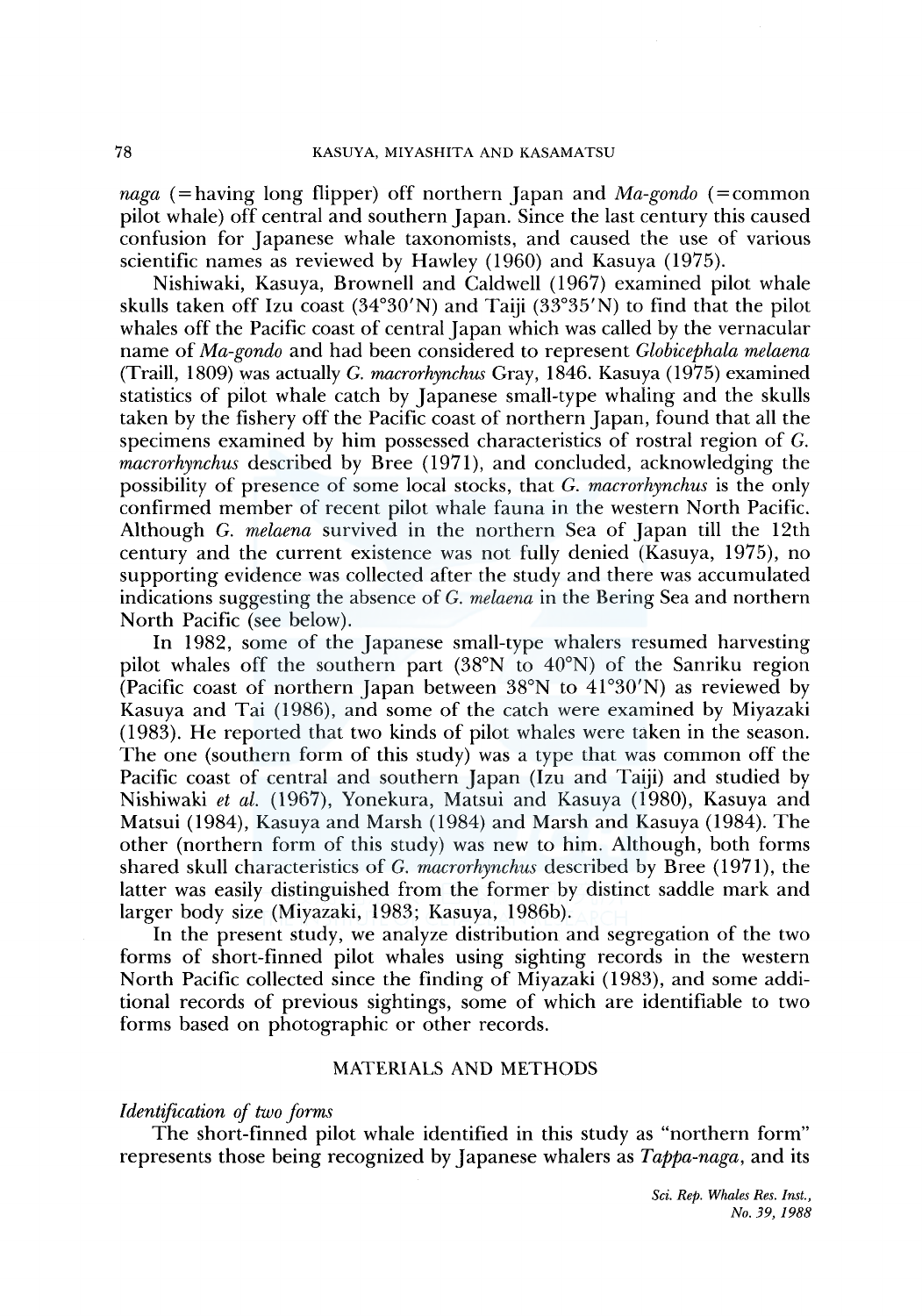

Fig. 1. Difference of saddle mark between the two forms of short-finned pilot whales off the Pacific coast of Japan. A and B: northern form, C and D: southern form.

counterpart"southern form" represents Ma-gondo of the whalers. Compared with the southern form, the northern form has larger body by about 1 m (female) to 2 m (male) (Kasuya, 1986) and round contour of head viewed from the above. Adult males of the southern form has square shaped head (Yonekura, Matsui and Kasuya, 1980). The dorsal fin of adult males of the northern form tends to be narrower than that of the southern form, but the difference is indistinct. Miyazaki (1983) reported slight difference in the flipper length (longer in the northern form).

The saddle mark of the northern form is usualy more light varying in color from pure white to very light grey, and that of the southern form is grey or dark grey and almost unrecognizable on the carcass (Yonekura, et al., 1980). However, the absolute brightness is an inferior cue especialy for the ship board observers because its visual character changes by weather condition, direction of sun, and depth of whales in the water. The eye patches are slightly more bright in the northern form, but they are indistinct and are not suitable for the identification purpose. The size of saddle mark is variable among northern form individuals.

The best external characteristics that separate the two forms are not the size or brightness of the saddle mark, but the direction and distinctness of the posterior boundary of the saddle mark (Fig. 1). On the northern form the posterior boundary of the saddle mark is clearly bounded by the posterior black area of the body and directed anterio-ventrally, and additionaly the saddle mark does not extend posteriorly beyond the level of anus but extend anteriorly usualy beyond the level of posterior margin of the dorsal fin. On the southern form, however, it extends posteriorly to the mid-length of tail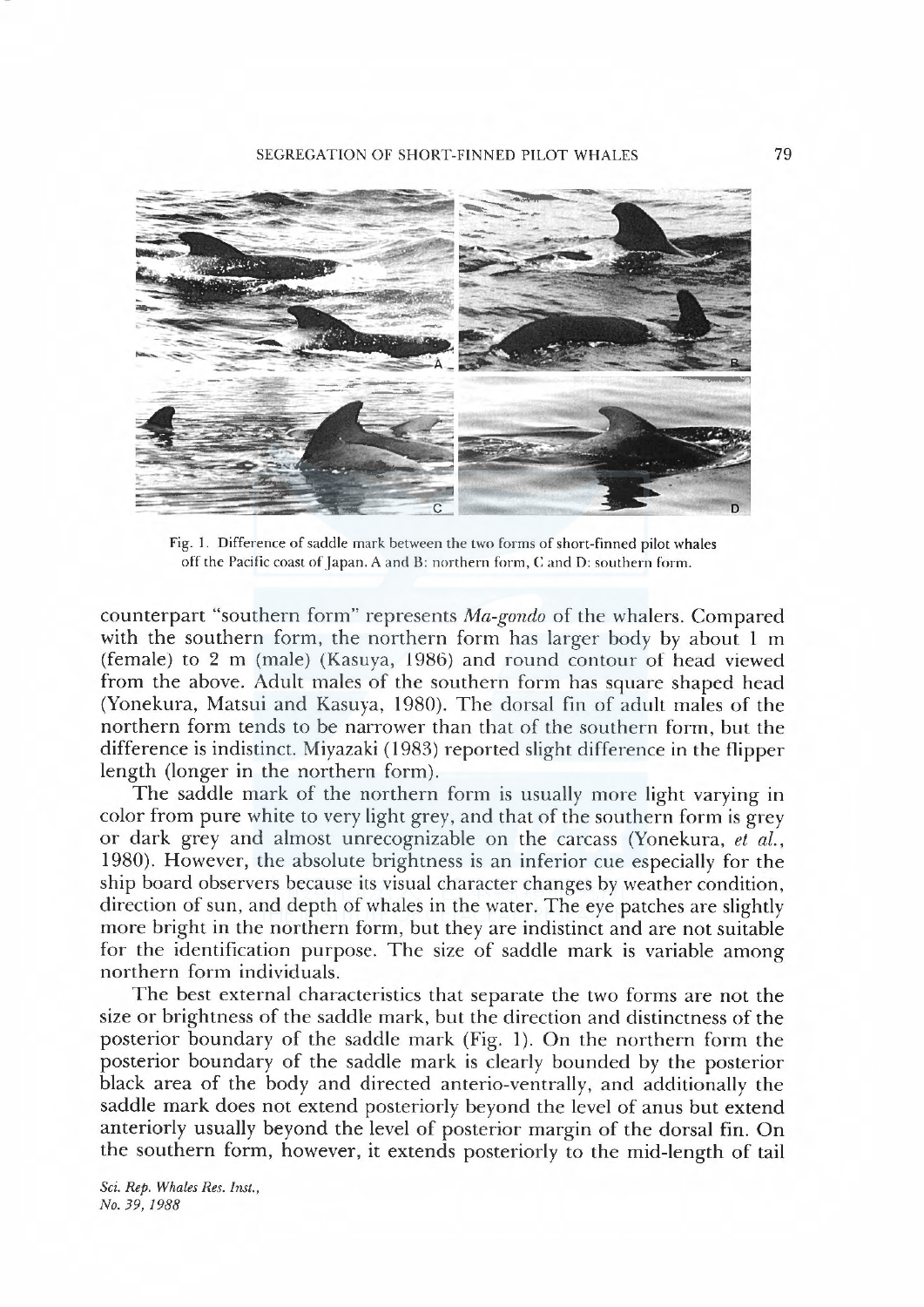| Name of vessel<br>Year |      | Month   | Pilot whale<br>sightings* | Reference for cruise<br>track line |  |  |  |
|------------------------|------|---------|---------------------------|------------------------------------|--|--|--|
| Konanmaru No. 25       | 1982 | $1-3$   | present                   | Miyashita (1986b)                  |  |  |  |
| Toshimaru No. 15       | 1983 | $1-3$   | absent                    | Miyashita (1986b)                  |  |  |  |
| Toshimaru No. 15       | 1984 | $1-3$   | present                   | Miyashita (1986b)                  |  |  |  |
| Toshimaru No. 15       | 1985 | $1-3$   | absent                    | Miyashita (1986b)                  |  |  |  |
| Toshimaru No. 25       | 1986 | $5-6$   | present                   | Miyashita and Kasuya (1987)        |  |  |  |
| Shonanmaru             | 1983 | $6 - 7$ | present                   | Miyashita (1985)                   |  |  |  |
| Toshimaru No. 25       | 1983 | $6 - 8$ | present                   | Miyashita (1985)                   |  |  |  |
| Shonanmaru             | 1984 | $6-8$   | absent                    | Miyashita (1986a,b)                |  |  |  |
|                        |      |         |                           | Kasuya (1986a)                     |  |  |  |
| Toshimaru No. 25       | 1984 | $6-9$   | present                   | Miyashita (1986a,b)                |  |  |  |
|                        |      |         |                           | Kasuya (1986a)                     |  |  |  |
| Toshimaru No. 25       | 1985 | $6-9$   | present                   | Miyashita (1986b)                  |  |  |  |
| Toshimaru No. 18       | 1986 | $6-9$   | present                   | Miyashita and Kasuya (1987)        |  |  |  |
| Shonanmaru             | 1985 | $7-9$   | present                   | Miyashita (1986b)                  |  |  |  |
| Toshimaru No. 15       | 1985 | $9-10$  | absent                    | Miyashita (1986b)                  |  |  |  |
| Toshimaru No. 15       | 1986 | $9-10$  | present                   | Miyashita and Kasuya (1987)        |  |  |  |
| Kankimaru No. 58       | 1986 | $9-10$  | present                   | Miyashita and Kasuya (1987)        |  |  |  |

TABLE 1. LIST OF CRUISES CONDUCTED BY THE JAPAN FISHERY AGENCY AND USED TO COLLECT DATA IN FIG. 2 OF THIS STUDY

• Pilot whale sightings in the area indicated in Fig. 2.

peduncle. The posterior and ventral boundaries of the saddle mark of the southern form gradually fades into the black body color making it difficult to define the boundary. The saddle marks of live pilot whales in Figs 1 and 2 of Plate I in Yonekura *et al.* (1980) are now clear to represent those of northern forms, but other photographs of the carcasses and a drawing in text-Fig. 2 of their study represent the southern form.

Using above criteria, Kasuya (1986b) could identify all the postnatal northern forms used in his study (about 300 individuals over 1.5 years old), and found no individuals that could be considered as intermediate of the two forms of the short-finned pilot whale. However, none of the four full term fetuses of northern form (165 to 185 cm in body length) had recognizable saddle mark (Kasuya, unpublished) and the distinction of the two forms appeared to be difficult except for the larger body size of the northern form (Kasuya, **l** 986b). This suggests that the distinction of two forms by the saddle mark becomes possible at an age between 0 and 1.5 years or well before the mean age at weaning 2.4-3.1 years (Kasuya, **l** 986b), which causes no difficulty in the identification of northern form schools.

#### *Source of sighting data*

Main body of the data used in this study was the results of whale sighting cruises conducted by Japan Fishery Agency in 1982 through 1986 (Table 1).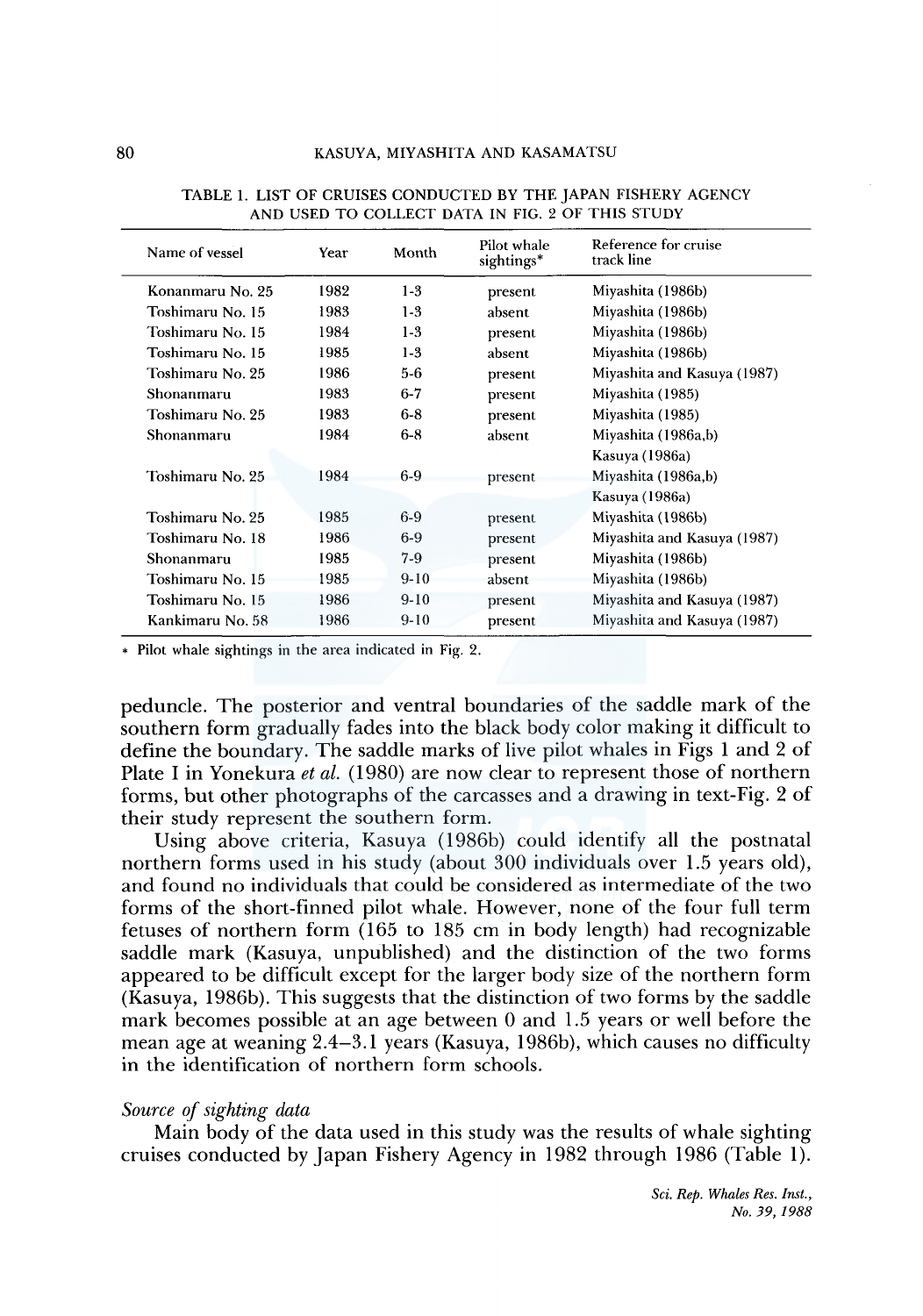| Name of vessel  | Year | Month  | Pilot whale<br>sightings | Reference for cruise<br>track line |  |  |
|-----------------|------|--------|--------------------------|------------------------------------|--|--|
| Hoyomaru No. 67 | 1979 | $6-8$  | $none*$                  | Miyazaki, Jones and Beach (1984)   |  |  |
| Hoyomaru No. 12 | 1982 | 8-9    | 2 schools<br>off Japan   | Kasuya and Ogi (1987)              |  |  |
| Hoyomaru No. 12 | 1983 | 8-9    | none                     | Kasuya and Ogi (1987)              |  |  |
| Hoyomaru No. 53 | 1984 | 5-6    | none                     | Miyazaki and Fujise (1985)         |  |  |
| Hoyomaru No. 12 | 1985 | 8-9    | none.                    | Kasuya and Ogi (1987)              |  |  |
| Hoyomaru No. 12 | 1986 | $8-10$ | present                  | Yoshioka et al. (1987)             |  |  |

TABLE 2. DALL'S PORPOISE SIGHTINGS AND HARPOONING CRUISES IN THE WESTERN NORTH PACIFIC AND BERING SEA, WHICH PROVIDED INFORMATION ON PILOT WHALE DISTRIBUTION FOR THE PRESENT STUDY

• Personal communication of Dr N. Miyazaki.

In these cruises the sighting of whales was conducted along pre-fixed track line using the method that had been used in the Antarctic minke whale assessment cruise (Best and Butterworth, I 980), and all the marine mammal sightings were recorded. The trackline was designed systematically to cover evenly the survey area. Instruction was given since I 984 to biologist on board or to captain of the vessel to distinguish the two forms of short-finned pilot whales and to take photographs of those individuals for later confirmation. Some additional photographs or sketches were left by observers of earlier cruises at voluntary base.

Additional information was available from published reports of five cruises conducted by Japan Fishery Agency for Dall's porpoise sightings and harpooning in the western North Pacific (Table 2). Among these cruises pilot whales were sighted only during the 1982 and 1986 cruises, but information obtained from other cruises was also valuable as the indication of absence of pilot whales in the surveyed area. Biologists were on board of these five cruises.

In addition to above cruises, sightings data collected during 4 cruises of the *Hakuhomaru* and 4 cruises of the *Tanseimaru* (both were conducted by the Ocean Research Institute, University of Tokyo), and each cruise of the *Hayachinemaru* and *Koeimaru* were used. These cruises (conducted in 1967 to I 985) were selected from many other similar kind of cruises by the presence of at least one pilot whale sighting. Kasuya or some trained observers were on board of these cruises to collect records of whale sightings. Two schools of the northern form and one school of unidentified form were cited from Ogi (pers. commn in 1985) and Kuroda (1956), respectively. Some of these sightings were identified to the whale types using photographs.

Catch of drive fisheries or of small-type whaling in Kasuya and Marsh (I 984) or in Kasuya and Tai (I 986) were used as well as a stranding in Kasuya and Marsh (1984) as the indication of occurrence of the species.

The surface water temperature was recorded at the position of sighting for many of the above records.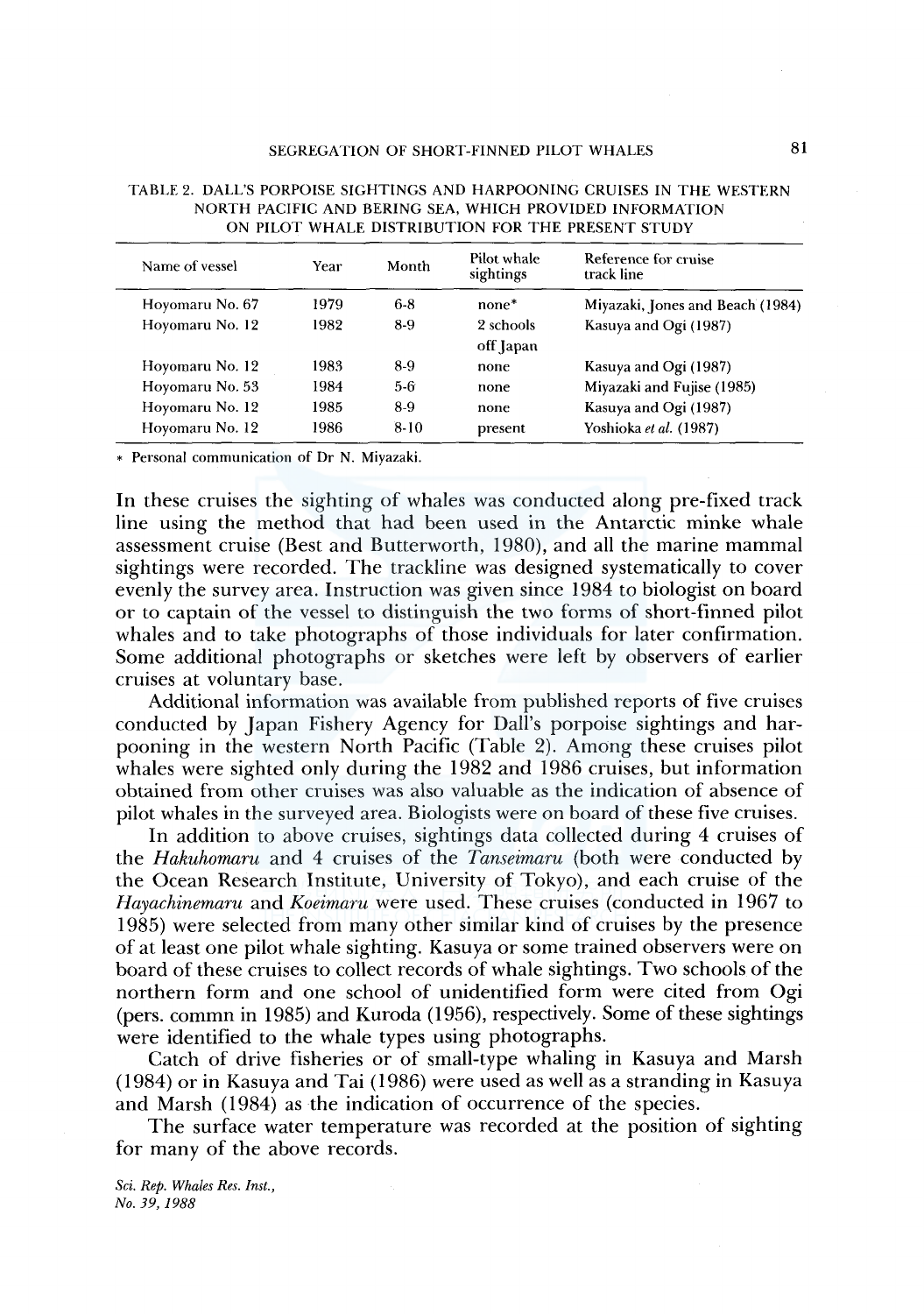

Fig. 2. Sightings of short-finned pilot whales and surveyed area (inside of the shaded area indicated by one degree squares). Open triangle: school of northern form, Closed triangle: school of southern form, Star: school of unidentified form. Marks inside the coast line represent catch or stranding. The isotherms indicate ten years mean of surface water temperature in March, July, September, and December (Japan Oceanographic Data Center, 1978).

# RESULTS

# *Geographical segregation*

The surveyed area and sightings of pilot whales are indicated by seasons in Fig. 2. In winter (January to March), the sighting effort was limited to the south of 37°N. Northern forms were sighted twice off the Boso Peninsula at between 35°N and 36°N. In spite of extended sighting effort no southern forms were sighted to the north of 30°N, but several sightings were recorded to the south of the latitude (Table 4, for further details of these sightings see Miyashita (1986b)). In this season the drive fishery off Taiji (33°35'N) captured schools of the southern form, indicating their presence in the coastal waters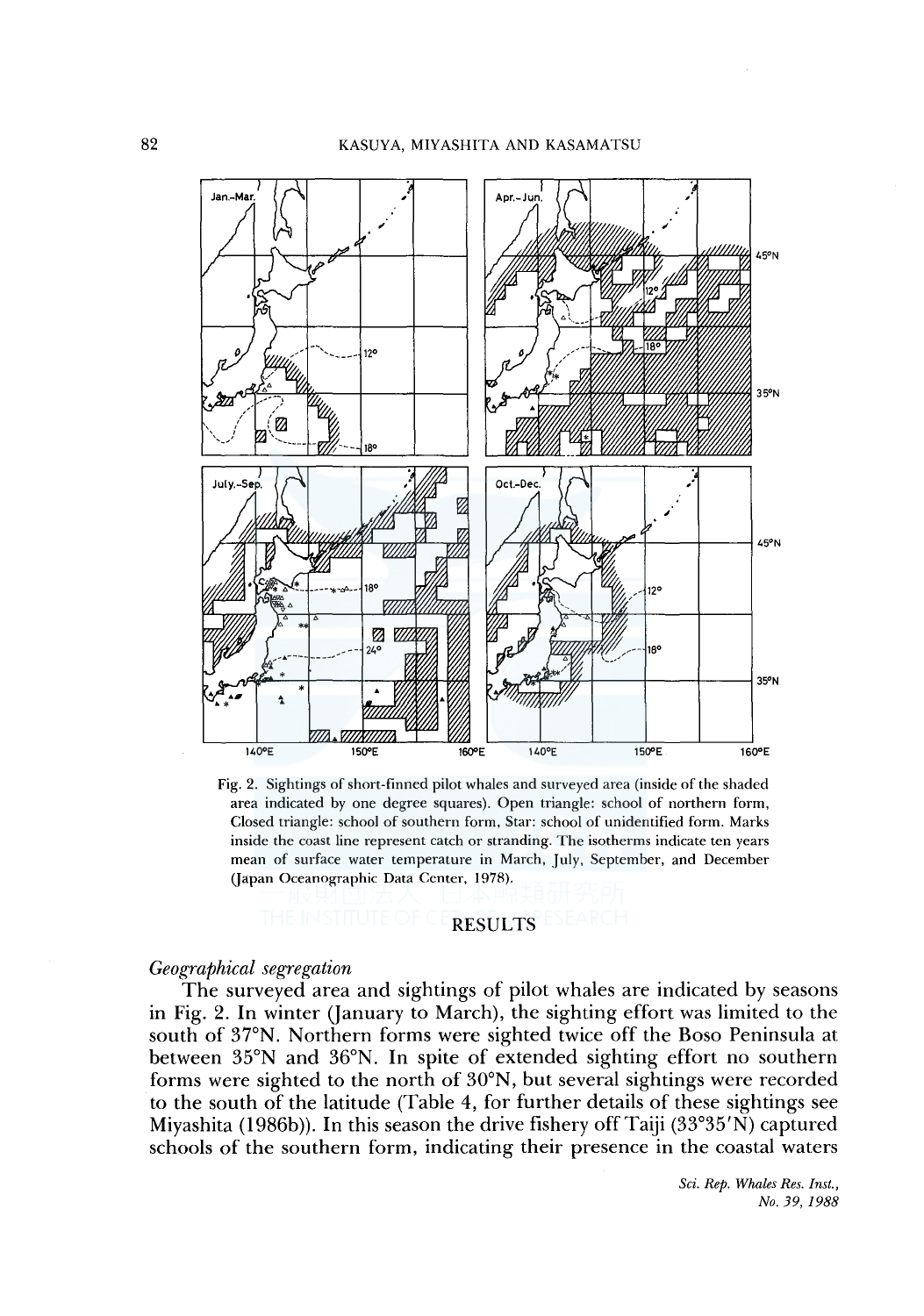of the latitude.

In spring (April to June), the sighting effort expanded to wider geographical area, although the total surveyed areas was still limited. Northern forms were sighted off northern Japan at latitudes between 40°N and 41°N. A school of southern form was sighted at about 34°N. Several additional sightings of the form were recorded to the south of 30°N (Miyashita, l 986b). Drive fishery at Taiji (33°35'N) and at Arari (34°50'N) on the Izu coast captured schools of the southern form in this season. These suggest a northward expansion of the concentration of southern form whales in the spring season. A school of unidentified form in Fig. 2 (5th May 1986) in the coastal waters in  $36^{\circ} - 37^{\circ}N$ and 141°-142°£ was recorded by the captain of the *Toshimaru No.25* as the southern form. Although the surface water temperature at the position (8.6°C) appeared to be too low for the southern form, this position was just to the inshore colder side of a very distinct water front (surface water temperature decline of 12.3°C in 24 n.m.), and both forms could have been present at the spot. Since the correctness of the identification could not be supported by photographs or subsequent sightings (the cruise had only one sighting of pilot whales), we tentatively dealt the school as unidentified.

In summer months (July to September), the sighting effort expanded widest. Northern forms were sighted in the Japanese coastal waters between 36°N and 43°N, and west of l 49°E longitude. Most of these sightings were concentrated within about I 00 nautical miles from the coast. In spite of considerable amount of sighting effort (three 40 to 45 days cruises in August through September, and two similar cruises in May through August), there were no sightings of pilot whales in the Bering Sea and western North Pacific west of 175<sup>°</sup>E in the Subarctic Convergence Zone and north of it (Table 2). Pilot whales of unidentified form were sighted south of the Subarctic Convergence in the central North Pacific in August (Table 3). These data suggest that short-finned pilot whales do not usually enter into the Subarctic Convergence Zone in the North Pacific and the long-finned pilot whale does not exists in the Bering Sea and northern North Pacific.

In the same season, southern forms were sighted to the south of 37°N. Segregation between the two forms is clear (Fig. 2). At Taiji  $(33^{\circ}35'N)$ , the drive fishery captured southern form schools. Although density seemed to be low south of 25°N or east of 152°E suggesting the maximum range of the population in the western North Pacific (IWC, 1987), firm conclusion was hard to be drawn due to the limited sighting effort in the offshore waters. In addition to this, there is an apparent density hiatus in the Kuroshio Current area and the distribution seems to be discontinuous between coastal area and offshore Kuroshio Counter Current area. The sighting trackline was arranged systematically for even coverage of the area, so the density hiatus does not seem to be an artifact of uneven sighting effort (for details see Miyashita, l 986b). Further study is needed to confirm more than one stocks of the southern form short-finned pilot whales in the western North Pacific.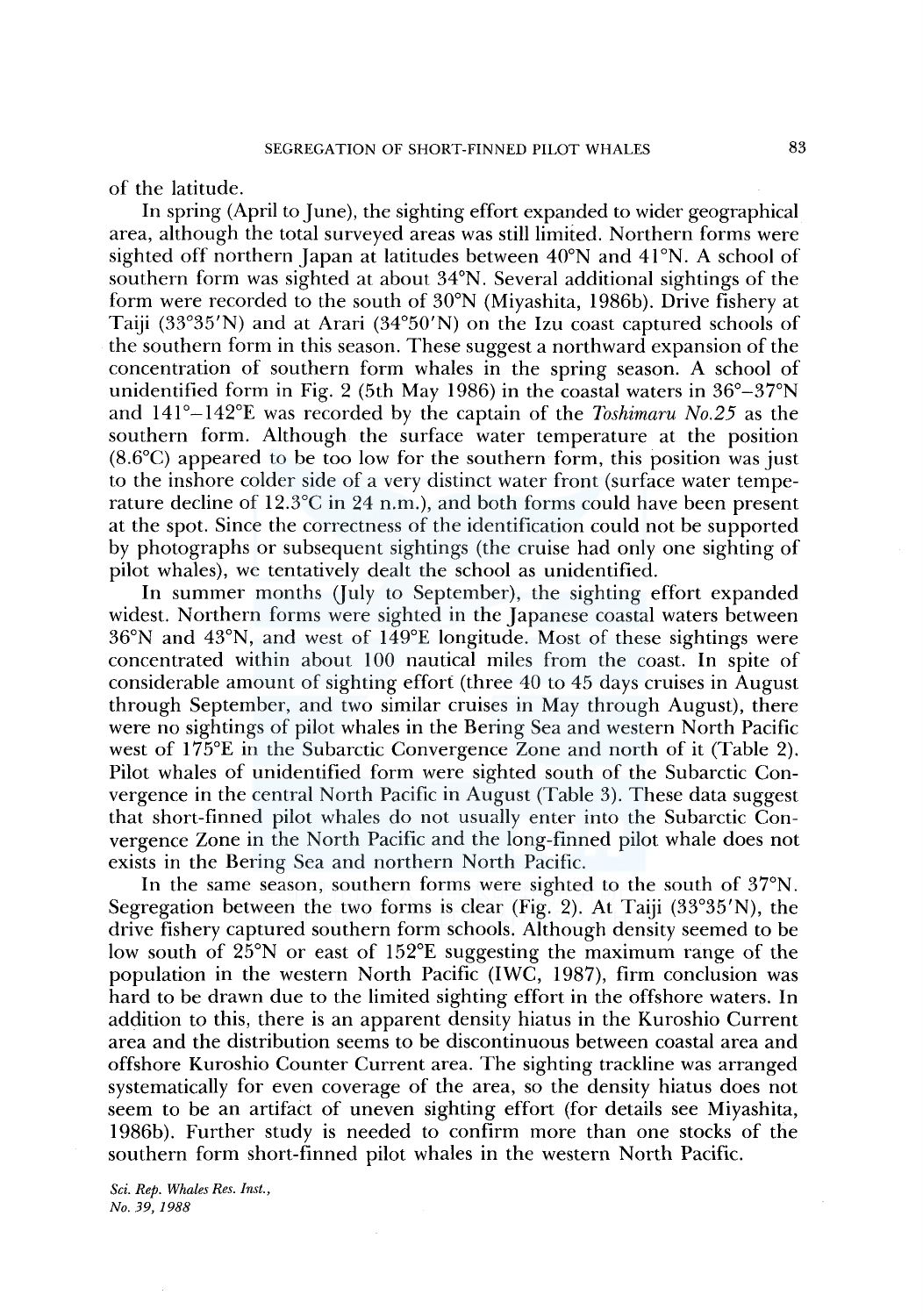| Date of<br>sighting | Position of<br>sighting | Area        | Water<br>temp.   | Name of<br>vessel |  |
|---------------------|-------------------------|-------------|------------------|-------------------|--|
| 2 Aug. 1967         | 42°04'N. 175°00'E       | w. N. Pac.  | $19.6^{\circ}$ C | Hakuhomaru        |  |
| 2 Aug. 1967         | 41°57'N, 171°54'E       | w. N. Pac.  | $22.9^{\circ}$ C | Hakuhomaru        |  |
| 3 Aug. 1967         | 41°56'N, 165°17'E       | w. N. Pac.  | $19.9^{\circ}$ C | Hakuhomaru        |  |
| 28 Aug. 1971        | 39°04'N, 134°36'E       | S. of Japan | $24.5^{\circ}$ C | Hakuhomaru        |  |

| TABLE 3. SIGHTINGS OF PILOT WHALES DURING THE CRUISES DEALT IN THE PRESENT |
|----------------------------------------------------------------------------|
| STUDY, OUTSIDE OF THE RANGE IN FIG. 2 AND NORTH OF 35°N.                   |
| NONE OF THE WHALE TYPES WERE IDENTIFIED                                    |

In autumn months (October to December), sighting effort was limited to the Pacific coast between 34°N and 39°N, and there were sighted three schools of northern forms (to the north of 36°N). Northern forms were caught by Japanese small-type whaling off the Pacific coast in October and November in latitudes between 37°N and 40°N (Miyazaki, 1983; Kasuya and Tai, 1986). Southern forms were not sighted in the coastal waters south of 36°N in this season, but the presence was indicated by the stranding of a school at Choshi  $(35°43'N)$ , and frequent catch by the drive fishery on Izu coasts  $(34°40'N)$  and at Taiji (33°35'N) (Kasuya and Marsh, 1984). Miyazaki (1983) reported catch of the southern form by small-type whaling off Sanriku (38°N to  $40^{\circ}$ N) in October 1982. However, this was possibly a rare incident for the region in this season, because such case did not occur during the following four pilot whaling seasons (Kasuya, 1986; unpublished; Kasuya and Tai, 1986) and because it was the first case for the gunner to hunt such short whales of adult shape (Mr Y. Toba, pers. commn in 1983).

There are reasons to believe that northern forms may occasionally occur off Taiji (33°35'N) on the Pacific coast of central Japan (see Discussion).

In the Sea of Japan, we have only one record of sighting of pilot whales of unknown form (Table 3). The species seems to be uncommon in the area as already mentioned by Kasuya (1975). We do not have data to indicate which form of pilot whales are distributed in the Sea of Japan.

### *Thermal segregation*

Table 4 shows number of short-finned pilot whale sightings by surface water temperature, type of whales and season. Southern forms were sighted at the water temperature between 24° and 31°C in summer, and between 20° and 24°C in winter. The observed seasonal difference of the low temperature limit was 4°C (lower in winter), while the geographical northern range shifted to the south by about 9° in latitude. The actual thermal difference in the habitat between winter and summer must have been larger, because there were frequent winter drives of this form at Taiji (33° 35'N) where surface water temperature could be below  $20^{\circ}$ C (Fig. 2). This indicates that the seasonal change of the geographical range of southern form short-finned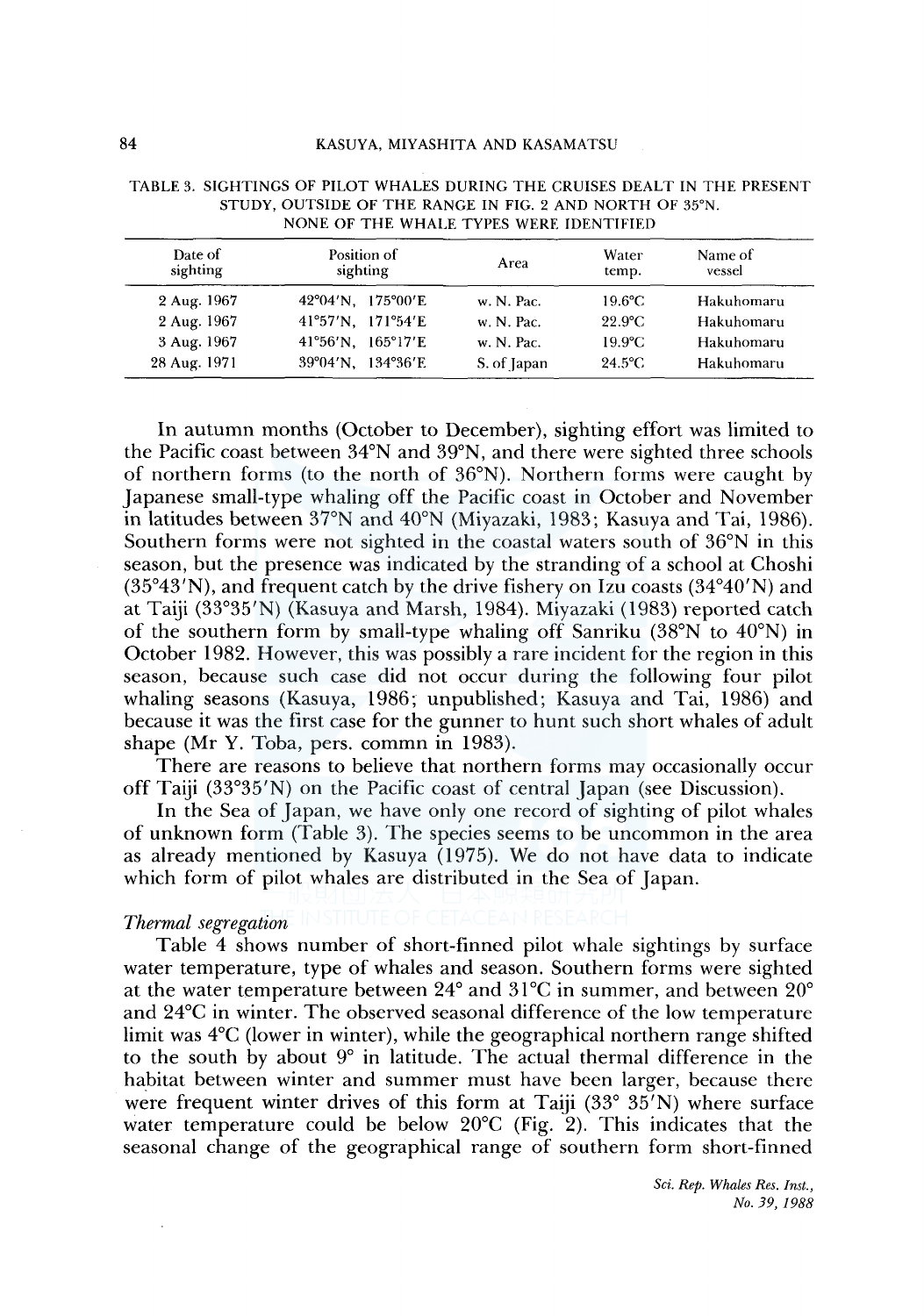| $W.T.*$<br>$(^{\circ}C)$ |       | Northern form |                 |         | Southern form |                         |         | Unidentified |              |            |
|--------------------------|-------|---------------|-----------------|---------|---------------|-------------------------|---------|--------------|--------------|------------|
|                          | $1-3$ | $4 - 6$       | $7 - 9$         | $10-12$ | $1-3$         | $7-9$                   | $10-12$ | $4-6$        | $7-9$        | $10-12$    |
| 8                        |       |               |                 |         |               |                         |         | $1**$        |              |            |
| 14                       |       |               |                 |         |               |                         |         |              | ı            |            |
| 15                       |       | 1             |                 |         |               |                         |         |              |              |            |
| $16\,$                   |       |               |                 |         |               |                         |         | I            |              |            |
| $17\,$                   |       |               |                 | 1       |               |                         |         |              |              | 1          |
| 18                       |       |               |                 |         |               |                         |         |              |              |            |
| 19                       |       |               | $6\phantom{1}6$ |         |               |                         |         |              |              |            |
| 20                       |       |               |                 |         | (2)           |                         |         |              |              | 1          |
| 21                       |       |               |                 |         | (3)           |                         |         |              |              |            |
| 22                       |       |               | 4               |         | (2)           |                         |         |              | 1            | $\sqrt{2}$ |
| 23                       |       |               | $\overline{4}$  |         | (1)           |                         |         |              |              |            |
| 24                       |       |               |                 |         |               | $\overline{\mathbf{4}}$ |         |              |              |            |
| 25                       |       |               |                 |         |               | Ŧ                       |         |              |              |            |
| 26                       |       |               |                 |         |               | 2(2)                    | (1)     |              |              |            |
| 27                       |       |               |                 |         |               | 5(7)                    |         |              |              |            |
| 28                       |       |               |                 |         |               | 4(1)                    |         | (2)          | $\mathbf{l}$ |            |
| 29                       |       |               |                 |         |               | (2)                     |         |              |              |            |
| 30                       |       |               |                 |         |               | (1)                     |         |              |              |            |

# TABLE 4. MONTHLY SURFACE WATER TEMPERATURE ATTHE POSITION OF SHORT-FINNED PILOT WHALE SIGHTING IN FIG. 2 (WITHOUT PARENTHESIS) AND THOSE IN THE WATERS SOUTH OF 30°N LATITUDE MADE

• Water temperatures between n° and n+ l°C indicated by n (n being integer).

\*\* Captain of the research vessel *(Toshimaru No. 25* cruise in 1986) recorded this as a southern form school (see text).

pilot whales is not large enough to retain a constant surface water temperature environment for the stock. In other words, some additional factors such as basithermo structure or food availability is also controlling the distribution and their distribution does not always cover the whole geographical range permitted by their thermal tolerance.

Northern forms, on the other hand, were sighted at the surface water temperature between l9°C and 24°C in summer, and at between 15°C and  $18^{\circ}$ C in other seasons (Table 4). Accumulation of more data may give wider thermal range, especially for the lower limit. Kasuya and Tai (1986) reported that the water temperature at the position of northern form catch (38°N to 40°N) in October and November ranged from 12°C to 21°C with a peak frequency of catch at  $16^{\circ} - 17^{\circ}$ C. The surface water temperature of  $10^{\circ} - 15^{\circ}$ C corresponds to the front of the cold Oyashio Current in the area. The summer sightings of three pilot whale schools of unidentified form at 41°–43°N will represent the northern form. We consider that northern forms move in the fall to the southern wintering ground (north of 35°N and south of the Oyashio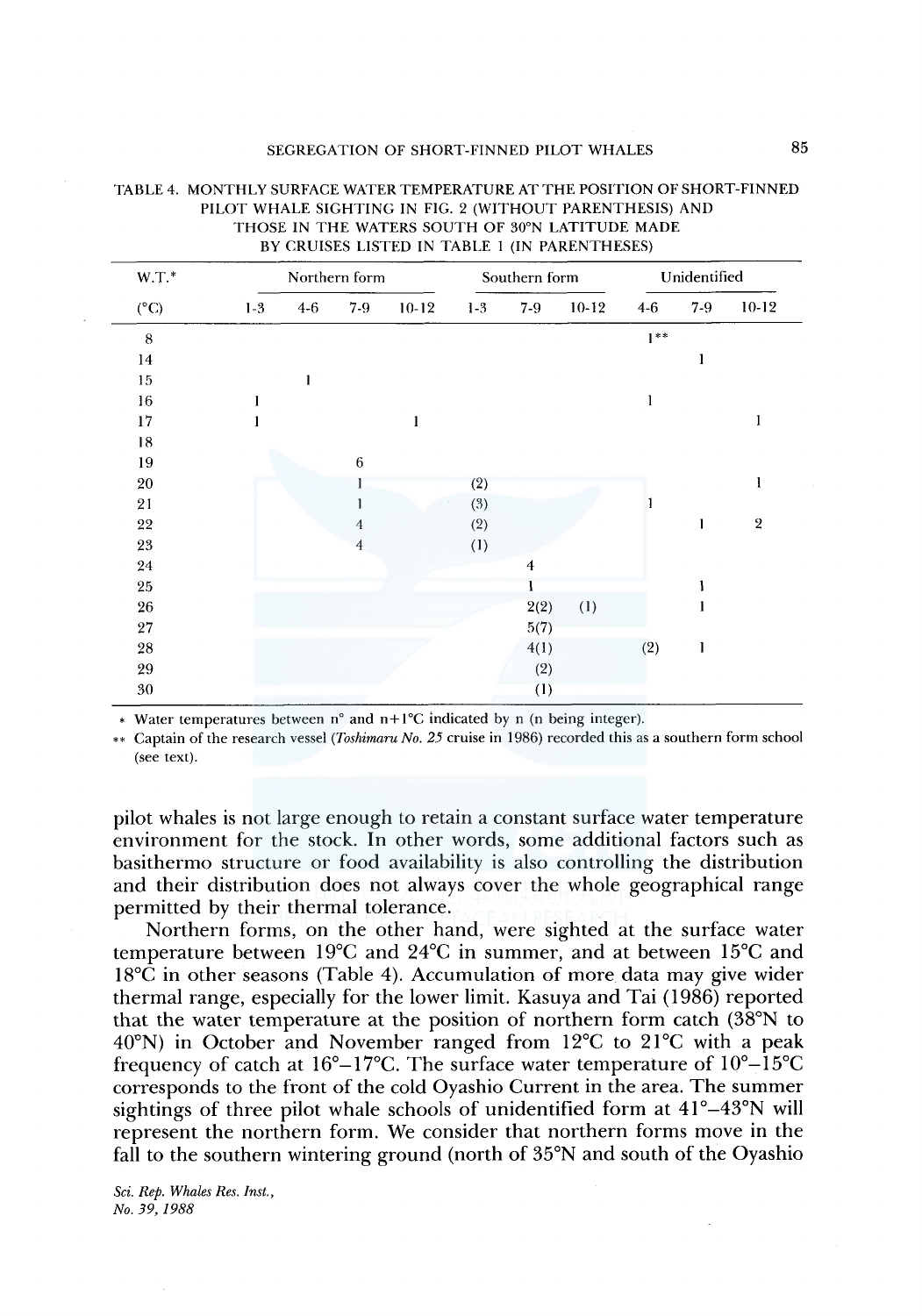## 86 KASUYA, MIYASHITA AND KASAMATSU

Front) from their summering range expanded probably up to 43°N accompanying the seasonal shift of the Oyashio Front. Their southern range does not change seasonally so much as the northern range, and they endure the seasonal change of the surface water temperature between  $12^{\circ}$  and  $24^{\circ}$ C (Fig. 2).

The segregation between the northern and southern forms of short-finned pilot whales is usually distinct geographically and thermally. Although there exist some examples of geographical or possible social intermingling, such cases seem to be rare and unusual as discussed below.

# **DISCUSSION**

The characteristics that we have used in the present study to separate two forms of short-finned pilot whales off the Pacific coast of Japan are similar to those used by Yamase (1760) to describe two kinds of pilot whales off Taiji (33°35'N) on the Pacific coast of Japan. Cray's (1846; 1866) description of the pilot whales off Japan is almost identical to that of Yamase (1760). This lead us to consider that our "southern form" is equivalent to their *Naisa goto* or *Naisa gota* which was named as G. *sieboldii* Gray, 1846, and our "northern form" is equivalent to their *Shiho goto* or *Shibo golo* named as G. *sibo* Gray, 1871. Both of these scientific names have been correctly considered by Bree (I 971) to be junior synonyms of G. *macrorhynchus* Gray, 1846.

The next question will be if the northern form individuals still occur off Taiji which situates further south of the ordinally range of the northern form confirmed in the present study. There are evidences supporting this. In winter, a belt of cold coastal water below 18<sup>o</sup>C extends from 35<sup>o</sup>N (the ordinary southern range of the northern form in both summer and winter) to 33°N (south of Taiji at 33°35'N) along the Pacific coast of Japan. Thus it is expected for some northern form individuals to stray to the waters off Taiji. An exwhaler and a present dolphin meat dealer Mr M. Mizutani of Taiji Town and Mr Y. Seko of the Taiji Fish Market gave us the description of the northern form correctly and told their belief that one of the small-type whaling vessels at Taiji caught the northern form pilot whale (their *tappa-naga)* once (Mizutani) or several times (Seko) after World War II. Since the meat of southern forms is esteemed over that of northern forms, their identification can be trusted. As the small-type whaling ceased operation off Taiji since 1978, the catch could have been before the date.

In their sample of more than 500 southern form short-finned pilot whales, Kasuya and Marsh (1984) found only one male of putative northern form and excluded it from their analysis. This male was found in an aggregation of about 230 southern form individuals caught at Taiji in June 1975, and examined by their colleague. It was 5.8 m in body length, or 0.6 m larger than the largest southern form in their sample. The testis (1.7 kg) was at the lower limit of the testis weight  $(1.7-3.0 \text{ kg})$  of southern forms measuring over 5 m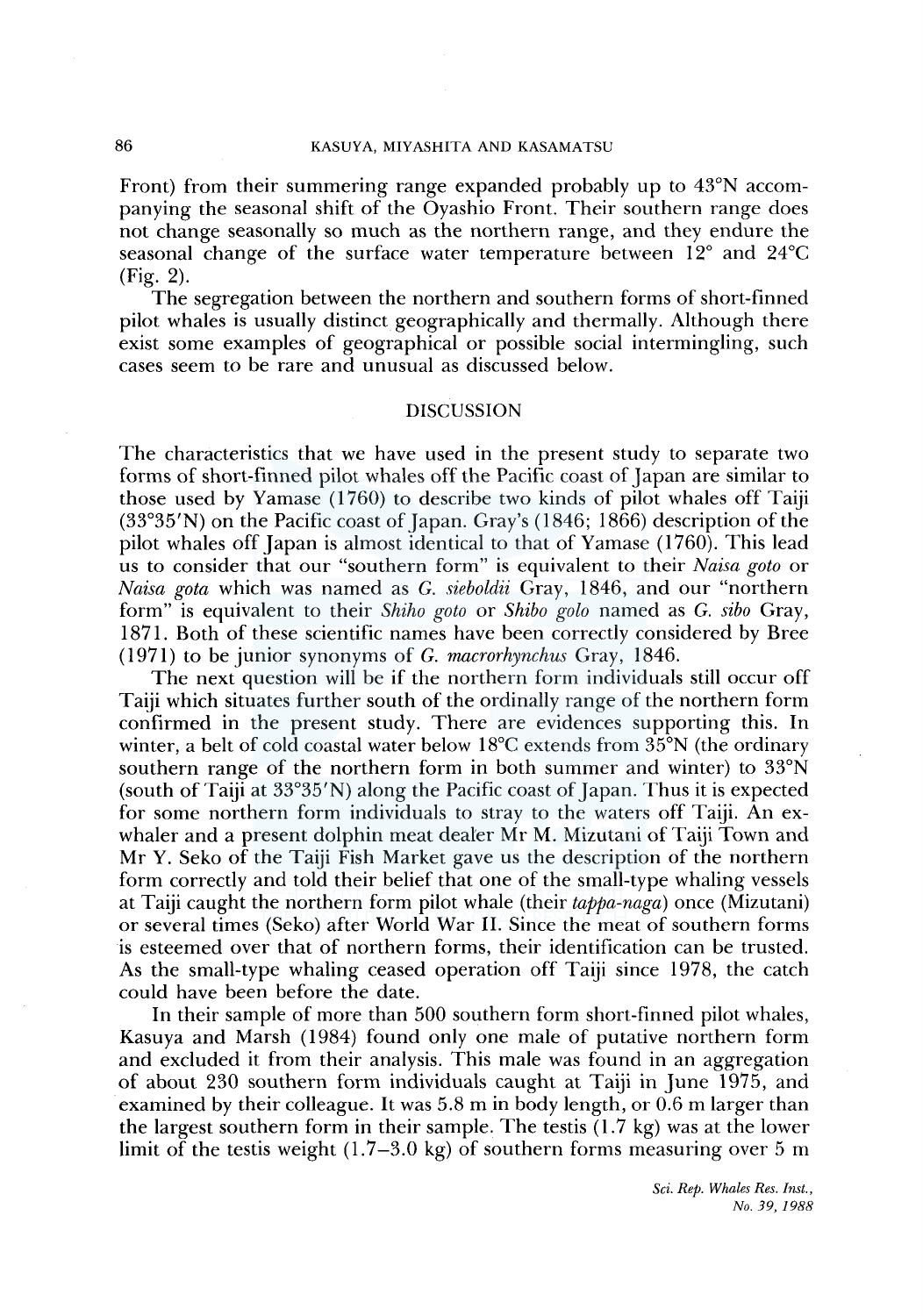in body length, but it was of reasonable weight for the northern form of that body size (Kasuya, 1986b). The lack of observation of saddle mark or age estimate inhibited reliable classification of the whale type. Yonekura *et al.*  ( 1980) did not recognize among their sample of 211 individuals (most of them were not included in Kasuya and Marsh (1984)) any individuals which could be classified to the northern form.

Only confirmed records of southern forms off the Sanriku coast (33°-37°N) were seven individuals taken by a small-type whaling vessel at Ayukawa (38°15'N) on 5th November 1982, examined by Dr N. Miyazaki (1983) and aged by Kasuya (1986b). These individuals were apparently taken from a school of the same form (Y. Toba, pers. commn in 1984). These were no additional records of such incidence during the five years operation of the whaling in October and November, 1982 to 1986. Kasuya (1986b) identified about 300 individuals taken by the small-type whaling off Sanriku during the period as the northern form based on the pigmentation, and confirmed it using body length on age relationship. These suggest that the two forms of short-finned pilot whales rarely form a common school even though their range of distribution may occasionally situate close or overlap in the boundary area.

Although there exist opinions to consider that the saddle mark of the short-finned pilot whale may change brightness or shape by growth or physiological conditions (see below), currently available data indicate that the feature of saddle mark we have described above is a stable characteristics to identify individually two forms of short-finned pilot whales off Japan with possible exception of newborn individuals. The whale type of newborns is identifiable only by body size assisted by the age information (Kasuya, 1986b). The life history of northern form short-finned pilot whales off Japan differs from that of the southern form (Kasuya and Marsh, 1984) only in the larger body size and later mating peak (May vs. September), and all the life history characteristics that were found by them to be peculiar to the short-finned pilot whale are shared by both northern and southern forms (Kasuya, 1986b). Kasuya (1986b) speculated from these some ecological mechanisms which might inhibit free interbreeding between the two forms, and considered that the degree of differentiation between the two forms will be at the level of subspecies or local stocks. Wada ( 1988) arrived at the similar conclusion through the analysis of isoenzymes.

Two types of short-finned pilot whales have been distinguished in the eastern North Pacific using various independent characteristics, e.g. body size and head shape (Mitchell, 1975) and skull morphology (Polisini, 1980). Published studies on the pigmentation of short-finned pilot whales in these warters are confusing. Yablokov and Evans (1981) described individual variation of the saddle mark of short-finned pilot whales in the southern California Bight, and Leatherwood, Reeves, Perrin and Evans (1982) and Evans, Thomas and Kent (1984) questioned its stability and the usefulness for stock identifi-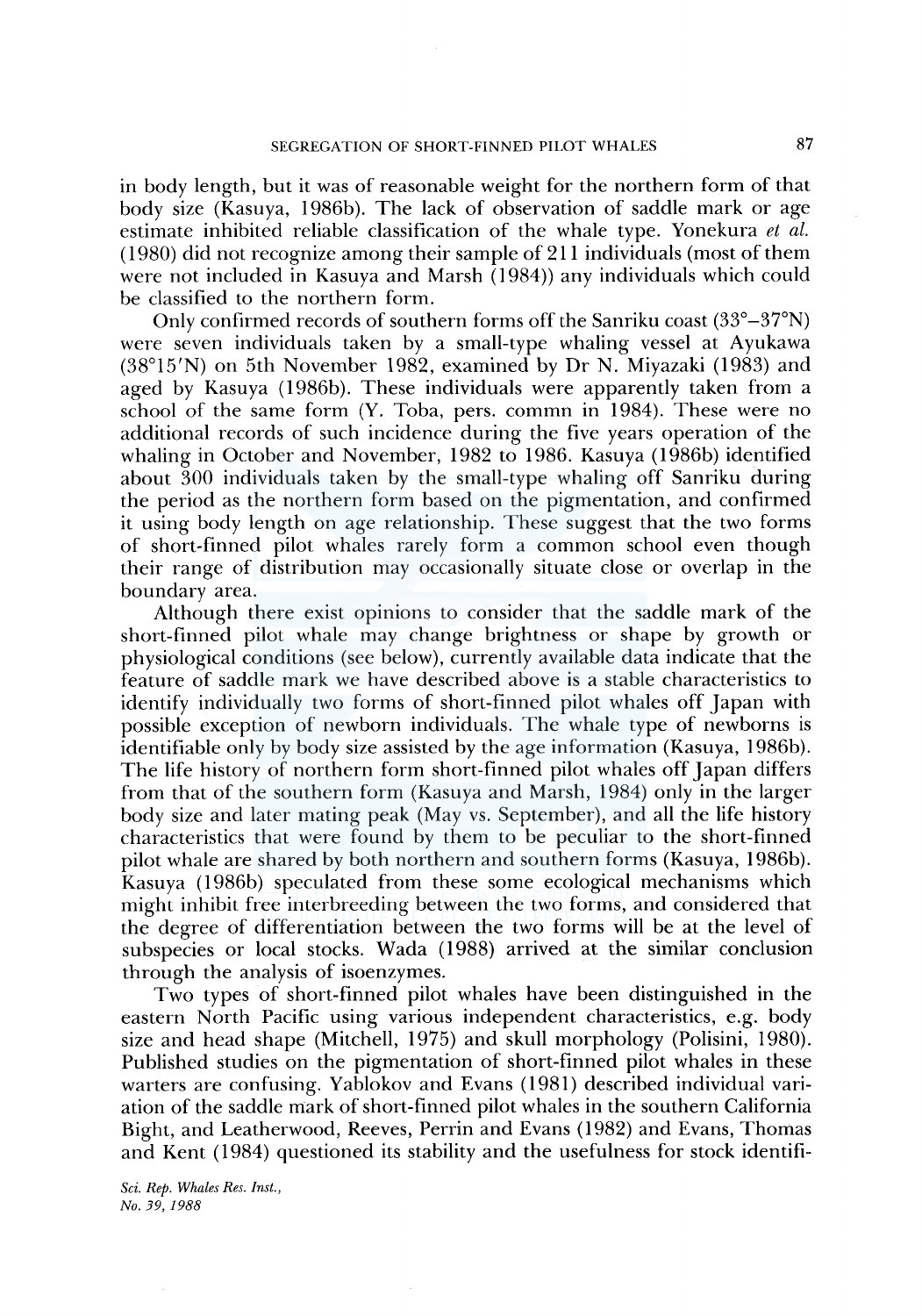cation. The latter authors, however, suggested in the same study a possibility of geographical variation of the pigmentation pattern, indicating that the short-finned pilot whales in the eastern tropical Pacific usually have no or only faint markings on the dorsal surface. The apparent disagreement of opinions probably came from the mixing of some minor individual variation of pigmentation in a single population and more stable difference between stocks.

A short-finned pilot whale photographed off Baja California and the Gulf of California by T. Amborn (pers. commn in 1986) and Leatherwood *et al.*  (1982) had saddle mark similar to that of the present northern form, and a school of 35 pilot whales sighted off Seattle (48°28'N, 133°5l'W) in August had apparently similar saddle mark with the northern form sighted off Japan (39°50'N, 145°42'E) in August during the same cruise (Yoshioka, Ogura and Shikano, 1987). We confirmed the photographic records of these sightings. While describing the external morphology of G. *scammonii,* which was identified by Bree (1971) as a junior synonym of G. *macrorhynchus,* Scammon (1874) made no comment on the saddle mark of the type specimen taken by him off Baja California (31°N). His detailed description of the variation of killer whale saddle mark in the same book suggests that he would have mentioned the saddle mark of the type specimen if it had such clear one as found on shortfinned pilot whales off northern Japan or off the coast of North America. These suggest, as well as a comment in Evans *et al.* (1984), the presence of geographical segregation of two forms of the short-finned pilot whale in the eastern North Pacific. Although information on other biological feature of these individuals is needed for further consideration, there is a possibility that each of them corresponds to the southern and northern forms off Japan. The short-finned pilot whale in the North Pacific could have evolved two geographical forms (or subspecies), one in the tropical waters and the other in the temperate waters north of it.

We do not have information on the morphology of pilot whales sighted in the central northern North Pacific (Table 3). The latitudes of sightings  $(39^{\circ}-42^{\circ}N)$ , which were just to the south of the Subarctic Convergence Zone, leave possibility for them being either of the two forms of the present study. However, in view of the concentration of northern forms in the Japanese coastal waters and the apparent discontinuity of distribution in the offshore waters, we consider that the Japanese coastal individuals of the northern form will constitute a local stock of relatively small population size. Miyashita (1986b) estimated the population as about 5,000 individuals.

### ACKNOWLEDGEMENTS

Thanks are due to many anonymous scientists and crew on board of the research vessels who cooperated in collecting sighting records of pilot whales. Drs T. Amborn, H. Ogi, C. Shikano, M. Yoshioka provided photographs and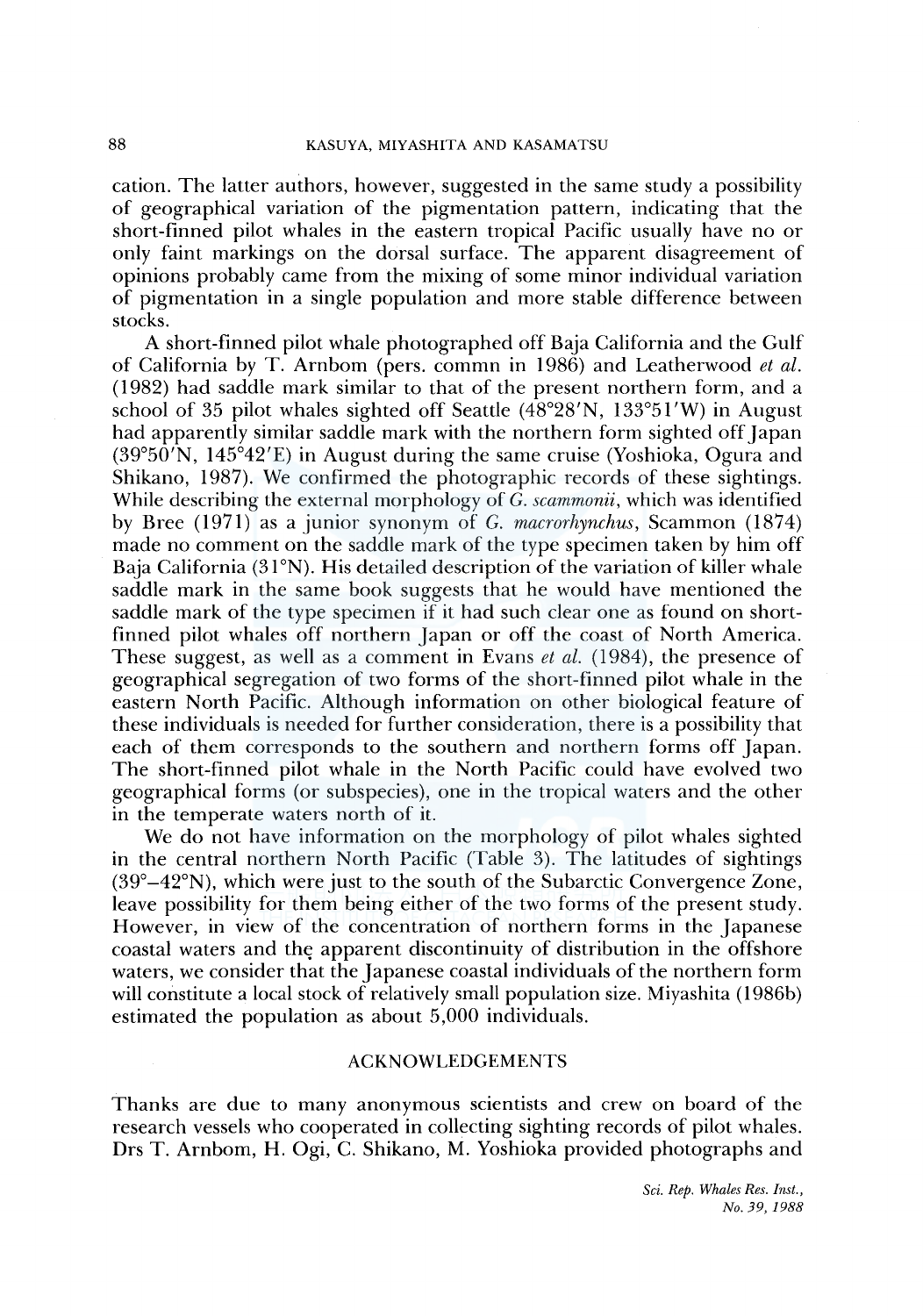records of sightings of short-finned pilot whales for the present study. Dr N. Miyazaki critically read the manuscript. Mr S. Matsui helped us in collecting information on the historical records of the northern form catch in Taiji. Dr A.A. Hohn advised us in references. Mrs Y. Yamamoto and Mrs M. Ikeya helped us in data analysis and drawings.

#### **REFERENCES**

- BEST, P.B. and D.S. BUTTERWORTH, 1980. Report of the southern hemisphere minke whale assessment cruise. 1978/79. *Rep. int. Whal. Commn,* 30: 257-283.
- BREE, P.J. H. VAN, 1971. On *Globicephala sieboldii* Gray, 1846, and other species of pilot whales. *Beaufortia,*  19(247): 79-87.
- EVANS, W. *E.,].* A. THOMAS and D. B. KENT, 1984. A study of pilot whales *(Globicephala macrorhynchus)* in the southern California Bight. National Marine Fisheries Ser. Administrative Rep. LI-84-38C, 47 pp.
- GRAY, J.E., 1846. The Zoology of the voyage of H.M.S. Erebus and Terror. 1: 13-53, 37 pls.
- GRAY, J.E., 1866. *Catalogue of Seals and Whales in the British Museum.* Trustees British Museum, London. 402 pp.
- GRAY, J.E., 1871. Supplement to the Catalogue of Seals and Whales in the British Museum. Trustees British Museum, London. 99 pp.
- HAWLEY, F. 1960. *Miscellanea Japonica* II, *Whales and Whaling in Japan,* vol.l, part 1. 354 + Xpp. Published by the author.
- IWC, 1987. Report of the sub-committee on small cetaceans. *Rep. int. Whal. Commn,* 37: 121-128.
- JAPAN OCEANOGRAPHIC DATA CENTER, 1978. *Marine Environmental Atlas, Northwestern Pacific Ocean* II *(Seasonal, Monthly).* Japan Hydrogr. Ass., Tokyo. 157 pp.
- KASUYA, T. 1975. Past occurrence of *Globicephala melaena* in the western North Pacific. *Sci. Rep. Whales Res. Inst.,* 27: 95-110.
- KASUYA, T. l 986a. Distribution and behavior of Baird's beaked whales off the Pacific coast of Japan. *Sci. Rep. Whales Res. Inst.,* 37: 61-83.
- KASUYA, T. l 986b. Comparison of life history parameters between two stocks of short-finned pilot whales off the Pacific coast of Japan. IWC/SC38/SM10. 32 pp.
- KASUYA, T. and H. MARSH, 1984. Life history and reproductive biology of the short-finned pilot whale, *Globicephala macrorhynchus,* off the Pacific coast of Japan. *Rep. int. Whal. Commn,* (special issue 6): 259-310.
- KASUYA, T. and S. MATSUI, 1984. Age determination and growth of the short-finned pilot whale off the Pacific coast of Japan. *Sci. Rep. Whales Res. Inst.,* 35: 57-91.
- KASUYA, T. and H. 0GI, 1987. Distribution of mother-calf Dall's porpoise pairs as an indication of calving grounds and stock identity. *Sci. Rep. Whales Res. Inst.,* 38: 125-140.
- KASUYA, T. and S. SHIRAGA, 1985. Growth of Dall's porpoise in the western North Pacific and suggested geographical growth differentiation. *Sci. Rep. Whales Res. Inst.,* 36: 139-152.
- KASUYA, T. and S. TAI, 1986. Operation of Japanese small-type whaling on the short-finned pilot whale off the northeastern Japan. IWC/SC38/SM16. 16 pp.
- KURODA, N. 1956. Records of marine mammals in the northern North Pacific.]. *Mamm. Soc. Japan,* 1(3): 35-39. (in Japanese with English summary)
- LEATHERWOOD, S., R.R. REEVES, W.F. PERRIN and W.E. EVANS, 1982. *Whales, Dolphins and Porpoises of the Eastern North Pacific and Adjacent Arctic Waters, a Guide to Their Identification.* NOAA Tech. Rep. NMFS. Circular 444. 245 pp.
- MARSH, H. and T. KAsUYA, 1984. Change in the ovaries of the short-finned pilot whale, *Globicephala macrorhynchus,* with age and reproductive activity. *Rep. int. Whal. Commn,* (special issue 6): 311-335.
- MITCHELL, E.D. 1975. Report of the meeting of smaller cetaceans, Montreal April 1-11, 1974, Subcommittee on Small Cetaceans, Scientific Committee, International Whaling Commission.]. *Fish. Res. Bd Can.,*  32(7): 889-983.